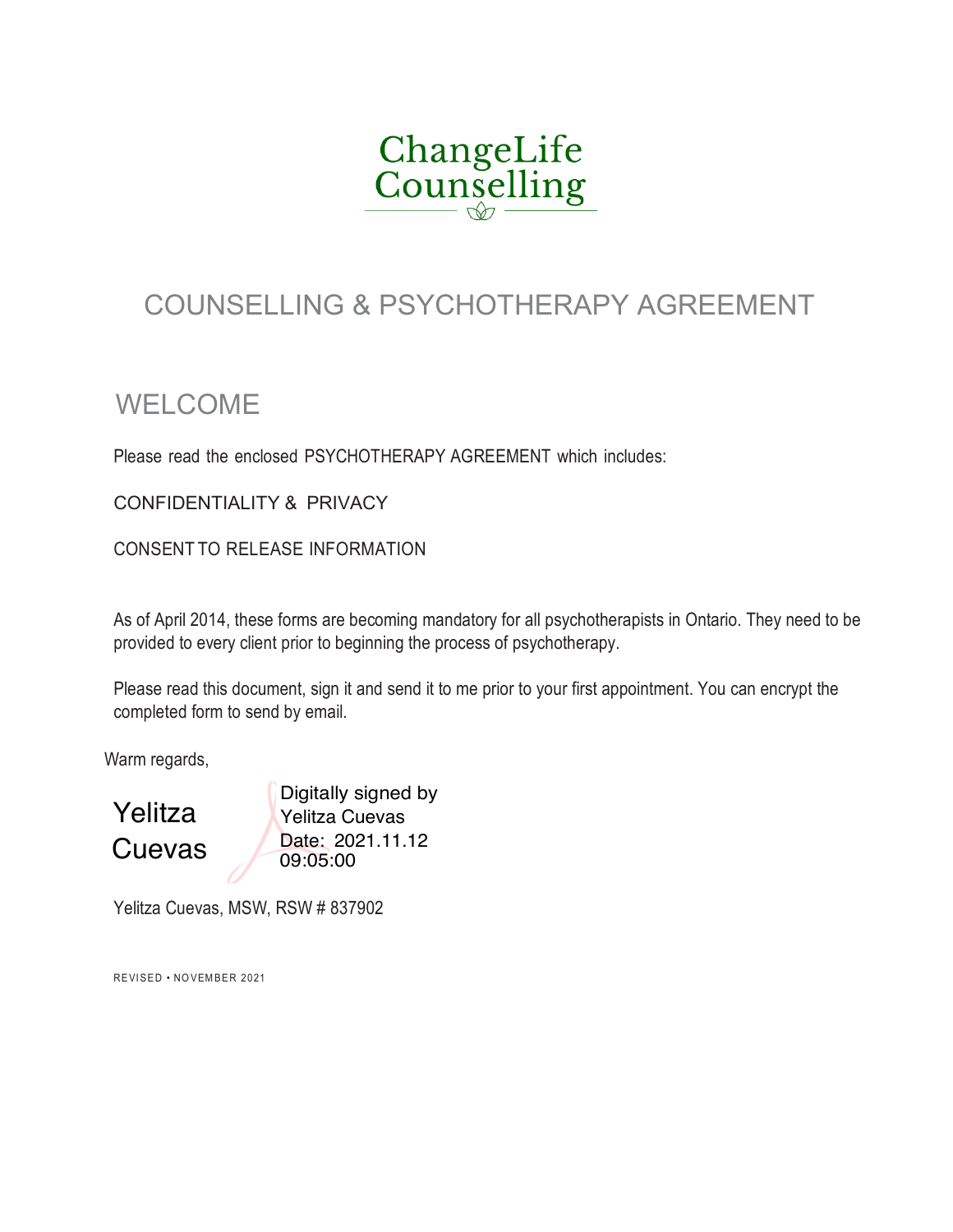### PSYCHOTHERAPY AGREEMENT

Psychotherapy occurs within a confidential relationship between a client and a therapist. As with all relationships, there are expectations. You may be reading this Agreement after some of the steps described below have already occurred.

### **PROCESSES, PAPERWORK & APPOINTMENTS**

ALL new clients (from January 1, 2014), will be asked to complete an Intake (Personal History) Form and this Agreement prior to their first session. A free telephone consult (15 min) with Yelitza Cuevas is provided, prior to booking the first session. This can help determine whether I am a therapeutic fit for your needs.

#### **INSURANCE COVERAGE**

Sessions are booked at the client's request and may be cancelled without charge up to 24 hours prior. A cancellation fee applies which is full payment for time-booked.

The length of your sessions are 50 minutes, until otherwise negotiated, in advance.

The fee for the session is based on my hourly rate, unless a reduction has been negotiated. Appointments starting late due to client arriving late nevertheless end at the scheduled time. Appointments started late due to the therapist running late will either be extended or pro-rated.

#### **INSURANCE COVERAGE**

Psychotherapy services are not covered by OHIP, but are often partially or fully covered by employee benefit or other private health insurance plans. Before the first session, the client is advised to check their benefit or insurance plan to ensure compliance with its coverage and claim procedures (eg, whether or not a referral from your physician is required).

#### **FEES & PAYMENTS**

- Initial phone consultation: no charge. Please note this is <sup>a</sup> <sup>15</sup> minute Q&A telephone call, not <sup>a</sup> therapy session.
- Individual Counselling and Therapy regular rate: \$130/50 minute session.
- Couples Therapy regular rate: \$180/50 minute session.
- Zoom Psychotherapy is available.
- Text messages and emails related to appointment times and scheduling are handled without charge.

Preparation of letters or documents will be charged pro rata at the therapist's regular session rate. Therapist attendance outside of regular office appointments required due to emergency or other necessity of the client will be charged at the therapist's regular hourly rate. These payments are due within 5 days of the service being rendered or as negotiated with the Therapist.

#### **IN CASE OF EMERGENCY**

Yelitza Cuevas, does not provide emergency health services. In the case of emergency, the client should dial 911, contact their family practitioner, or go to the emergency department of any hospital.

#### **PERSONAL PROPERTY**

Yelitza Cuevas is not responsible for the personal property of clients inadvertently left behind at my office. While every effort will be made to put lost and found items aside for a reasonable period of time, the safe-keeping of such items cannot be guaranteed. It is the responsibility of clients to claim such items promptly.

#### **PERSONAL RESPONSIBILITY**

The client acknowledges that responsibility for personal actions is not altered by virtue of receiving therapeutic services. The client agrees to hold the therapist and ChangeLife Counselling Inc. free of all liability and responsibility for any actions or results or adverse situations created as a direct or indirect result of actions taken by the client during or after the termination of therapy.

#### **CONSENTTO RECEIVE PSYCHOTHERAPY**

By signing below, I acknowledge that I have read and understood the above information, and give permission and consent to Yelitza Cuevas and ChangeLife Counselling Inc., to provide psychotherapy consultation, assessment and/or treatment to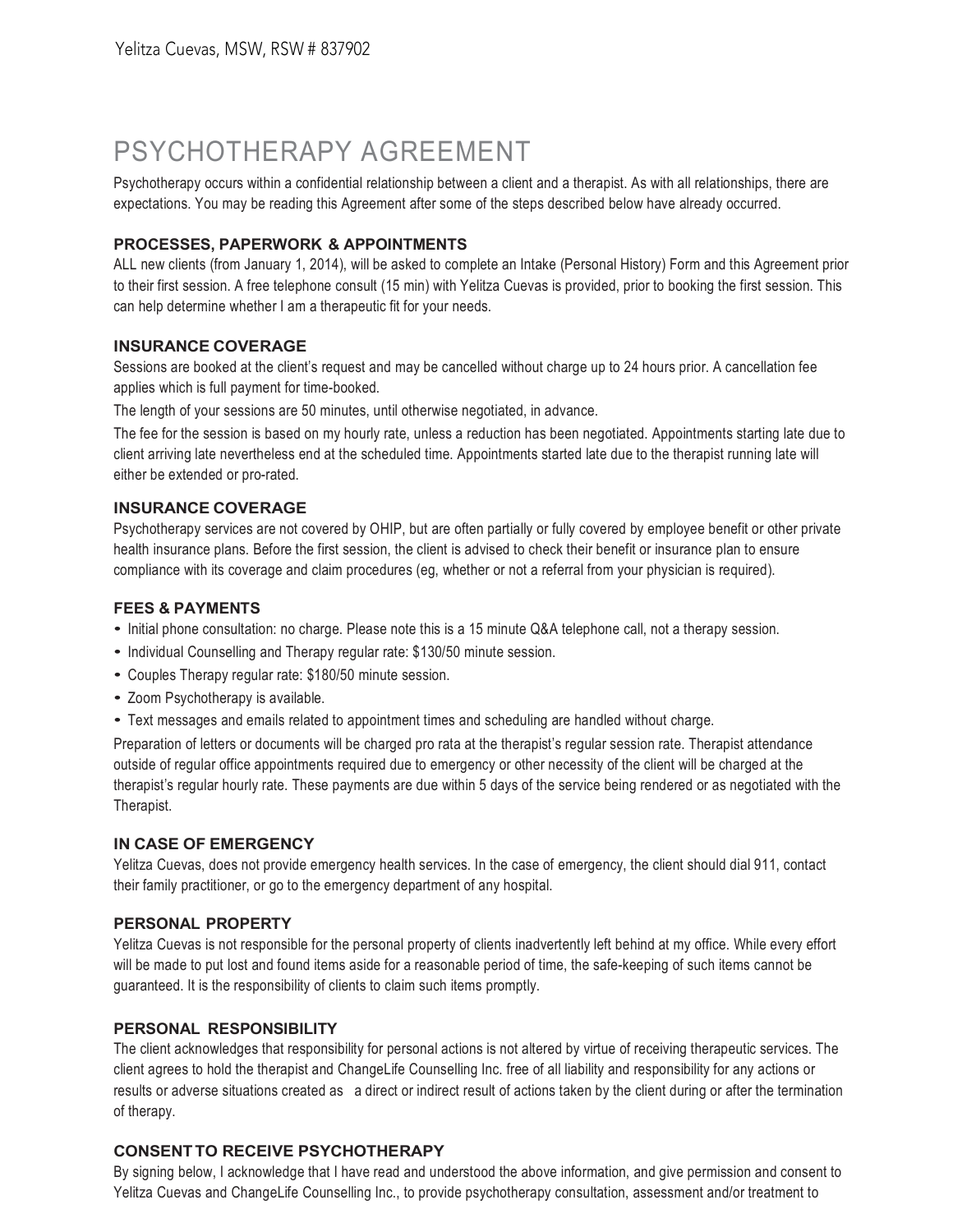me/us and/or my child, \_\_\_\_\_\_\_\_\_\_\_\_\_\_\_\_\_\_\_\_\_\_\_, and that the terms of agreement outlined in this document are understood and agreed upon by all parties according to the terms and conditions outlined in this document. I also agree to pay all fees outlined by this agreement associated with the psychotherapy services provided by Yelitza Cuevas and ChangeLife Counselling Inc.

#### **TERMINATION**

This Agreement may be terminated at any time by the client. Subject to the Code of Conduct of the Ontario College of Social Workers and Social Service Workers, this agreement may be terminated by Yelitza Cuevas. If you have any questions or concerns about my policies, kindly ask me.

| AGREED UPON FEE \$                                             | /50 minute session                                                                                |                                                                                                                            |  |
|----------------------------------------------------------------|---------------------------------------------------------------------------------------------------|----------------------------------------------------------------------------------------------------------------------------|--|
| PRINT: CLIENT                                                  |                                                                                                   | SIGNATURE: CLIENT                                                                                                          |  |
| PRINT: CLIENT/PARENT/GUARDIAN IF UNDER 18                      |                                                                                                   | SIGNATURE: CLIENT/PARENT/GUARDIAN IF UNDER 18                                                                              |  |
| <b>Yelitza Cuevas</b>                                          | Digitally signed by Yelitza<br>Date: 2021.11.12 09:05:00                                          |                                                                                                                            |  |
| Yelitza Cuevas, MSW, RSW # 837902<br>PSYCHOTHERAPIST SIGNATURE |                                                                                                   |                                                                                                                            |  |
|                                                                |                                                                                                   |                                                                                                                            |  |
|                                                                | illness. Unfortunately, there are no exceptions to this policy. Thank you for your understanding. | A full session fee is charged for missed appointments or cancellations with less than a 24-hour notice unless it is due to |  |
| PRINT: CLIENT                                                  |                                                                                                   | SIGNATURE: CLIENT                                                                                                          |  |
| PRINT: CLIENT/PARENT/GUARDIAN IF UNDER 18                      |                                                                                                   | SIGNATURE: CLIENT/PARENT/GUARDIAN IF UNDER 18                                                                              |  |
| <b>Yelitza Cuevas</b>                                          | Digitally signed by Yelitza Cuevas<br>Date: 2021.11.12 09:05:00                                   |                                                                                                                            |  |
| Yelitza Cuevas, MSW, RSW # 837902                              |                                                                                                   |                                                                                                                            |  |
| PSYCHOTHERAPIST SIGNATURE                                      |                                                                                                   |                                                                                                                            |  |

DATED this day of , 20 .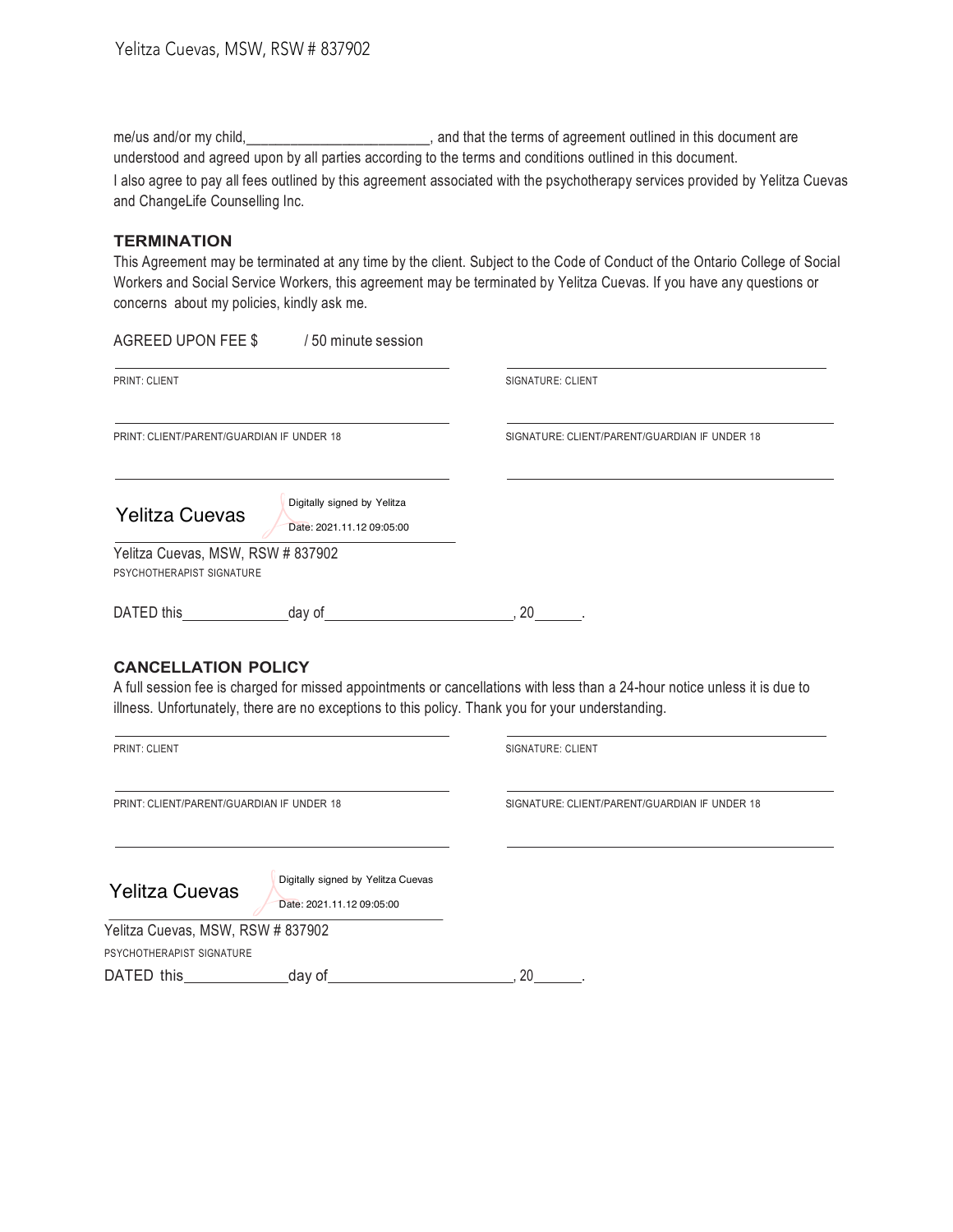## CONSENT TO RELEASE INFORMATION

**Complete only** in case you would like me to coordinate our work with another provider (for example, your primary care physician, other healthcare professional) or you want me to discuss your progress with a family member, etc, please provide me with the following consent:

| (Name, please print)                                                                                                                                                                                                                                                                                                                                                                                                                       |                          |                                               |
|--------------------------------------------------------------------------------------------------------------------------------------------------------------------------------------------------------------------------------------------------------------------------------------------------------------------------------------------------------------------------------------------------------------------------------------------|--------------------------|-----------------------------------------------|
| Of                                                                                                                                                                                                                                                                                                                                                                                                                                         |                          |                                               |
| (Location and address, please print)                                                                                                                                                                                                                                                                                                                                                                                                       |                          |                                               |
| give my consent to:                                                                                                                                                                                                                                                                                                                                                                                                                        |                          |                                               |
| Yelitza Cuevas and ChangeLife Counselling Inc.                                                                                                                                                                                                                                                                                                                                                                                             |                          |                                               |
| Yelitza Cuevas, MSW, RSW # 837902                                                                                                                                                                                                                                                                                                                                                                                                          |                          |                                               |
| to speak on my behalf to:                                                                                                                                                                                                                                                                                                                                                                                                                  |                          |                                               |
| (Name and designation of individual; name of facility or agency)                                                                                                                                                                                                                                                                                                                                                                           |                          |                                               |
| Address                                                                                                                                                                                                                                                                                                                                                                                                                                    |                          |                                               |
| Telephone & Email Address                                                                                                                                                                                                                                                                                                                                                                                                                  |                          |                                               |
|                                                                                                                                                                                                                                                                                                                                                                                                                                            |                          | $20$ .                                        |
| I understand I can verbally withdraw this authorization at any time prior to the expiration date. I also understand that any<br>consultation will be focused on assessing my needs or those of my dependent and assisting in commencement, coordination<br>and follow-up of any psychotherapy plan that may be formulated. I also understand that any discussion or documentation<br>exchanged will be held in confidence by both parties. |                          |                                               |
| <b>PRINT: CLIENT</b>                                                                                                                                                                                                                                                                                                                                                                                                                       | <b>SIGNATURE: CLIENT</b> |                                               |
| PRINT: CLIENT/PARENT/GUARDIAN IF UNDER 18                                                                                                                                                                                                                                                                                                                                                                                                  |                          | SIGNATURE: CLIENT/PARENT/GUARDIAN IF UNDER 18 |
| Digitally signed by Yelitza Cuevas<br><b>Yelitza Cuevas</b><br>Date: 2021.11.12 09:05:00                                                                                                                                                                                                                                                                                                                                                   |                          |                                               |
| Yelitza Cuevas, MSW, RSW # 837902                                                                                                                                                                                                                                                                                                                                                                                                          |                          |                                               |
|                                                                                                                                                                                                                                                                                                                                                                                                                                            |                          |                                               |

| DATED this | dav of | ንቦ<br>∠∪ |
|------------|--------|----------|
|            |        |          |